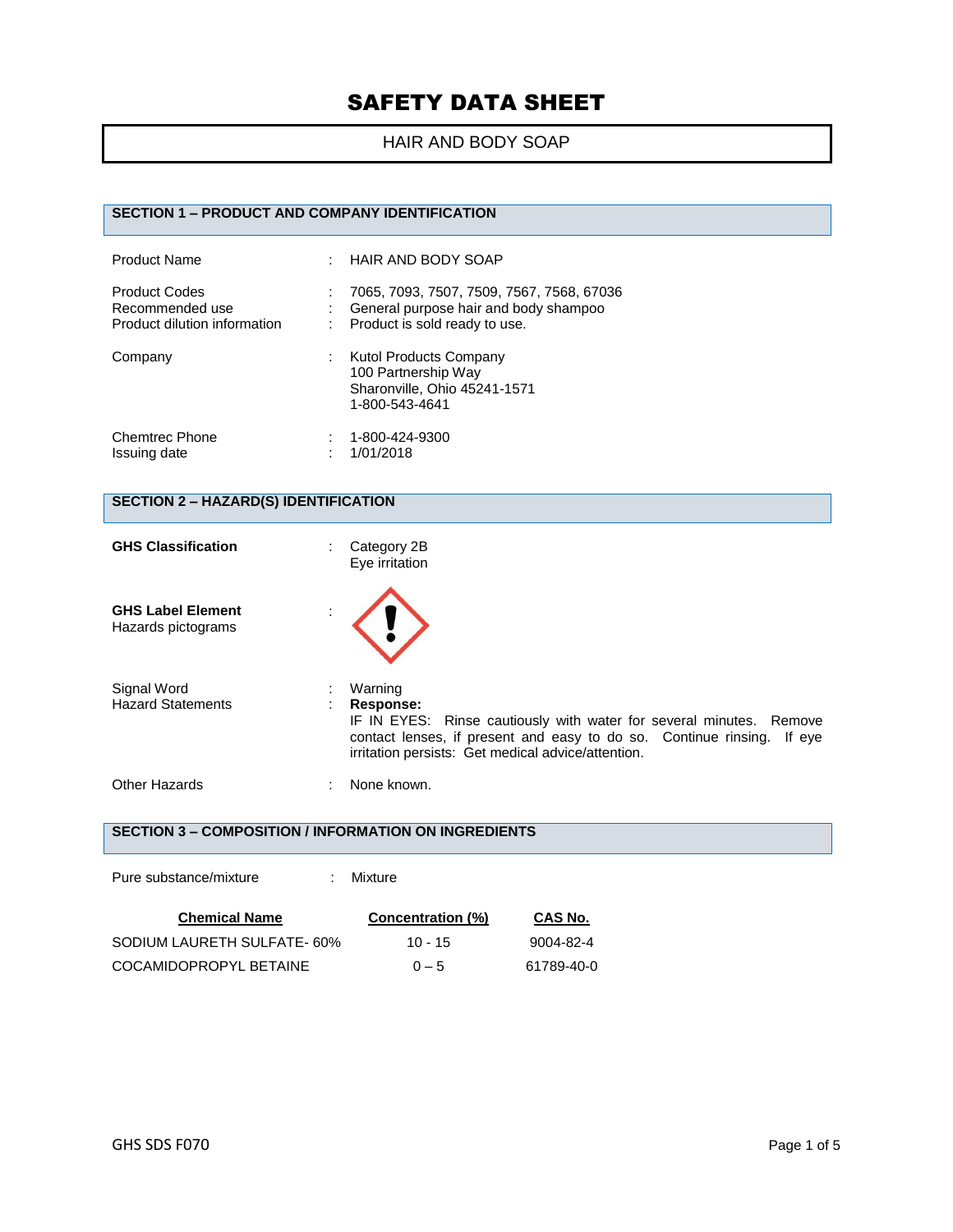# HAIR AND BODY SOAP

# **SECTION 4 – FIRST AID MEASURES**

| In case of eye contact     | Flush eyes under eyelids with plenty of cool water for at least 15 minutes. If<br>irritation persists, seek medical/advice attention.      |
|----------------------------|--------------------------------------------------------------------------------------------------------------------------------------------|
| In case of skin contact    | : If irritation persists, wash with water.                                                                                                 |
| If ingested                | Contact a physician or Poison Control Center immediately. Do not induce<br>vomiting never give anything by mouth to an unconscious person. |
| If inhaled                 | Get medical attention if symptoms occur.                                                                                                   |
| Protection of first-aiders | No special precautions are necessary.                                                                                                      |
| Notes to physicians        | Treat symptomatically.                                                                                                                     |

# **SECTION 5 – FIRE-FIGHTING MEASURES**

| Suitable extinguishing media                      | Use extinguishing measures that are appropriate to local circumstances and<br>the surrounding environment.                                                                          |
|---------------------------------------------------|-------------------------------------------------------------------------------------------------------------------------------------------------------------------------------------|
| Unsuitable extinguishing media                    | None known.                                                                                                                                                                         |
| Specific hazards during                           | No flammable or combustible.                                                                                                                                                        |
| firefighting                                      |                                                                                                                                                                                     |
| Hazardous combustions<br>products                 | Carbon oxides                                                                                                                                                                       |
| Special protective equipment<br>for fire-fighters | Use personal protective equipment.                                                                                                                                                  |
| Specific extinguishing methods                    | Fire residues and contaminated fire extinguishing water must be disposed of<br>in accordance with local regulations. In the event of fire and/or explosion do<br>not breathe fumes. |

#### **SECTION 6 – ACCIDENTAL RELEASE MEASURES**

| Personal precautions<br>Environmental precautions | No special measures required.<br>Avoid contact of large amounts of spilled material runoff with soil and |
|---------------------------------------------------|----------------------------------------------------------------------------------------------------------|
|                                                   | surface waterways.                                                                                       |
| Methods of cleaning up                            | Absorb with inert material. Use a water rinse for final clean-up.                                        |

### **SECTION 7 – HANDLING AND STORAGE**

| Handling | Wash hands after handling.                                      |
|----------|-----------------------------------------------------------------|
| Storage  | : Keep out of reach of children. Keep container tightly closed. |
|          | Store between 32 to 122 degrees F.                              |

# **SECTION 8 – EXPOSURE CONTROLS / PERSONAL PROTECTION**

| Engineering measures | Good general ventilation should be sufficient to control workers exposure to<br>airborne contamination. |
|----------------------|---------------------------------------------------------------------------------------------------------|
| Personal protection  |                                                                                                         |
| Eyes                 | Eye protection should be used when splashing may occur.                                                 |
| Hands                | No protective equipment is needed under normal use.                                                     |
| <b>Skin</b>          | No protective equipment is needed under normal use.                                                     |
| Respiratory          | No protective equipment is needed under normal use.                                                     |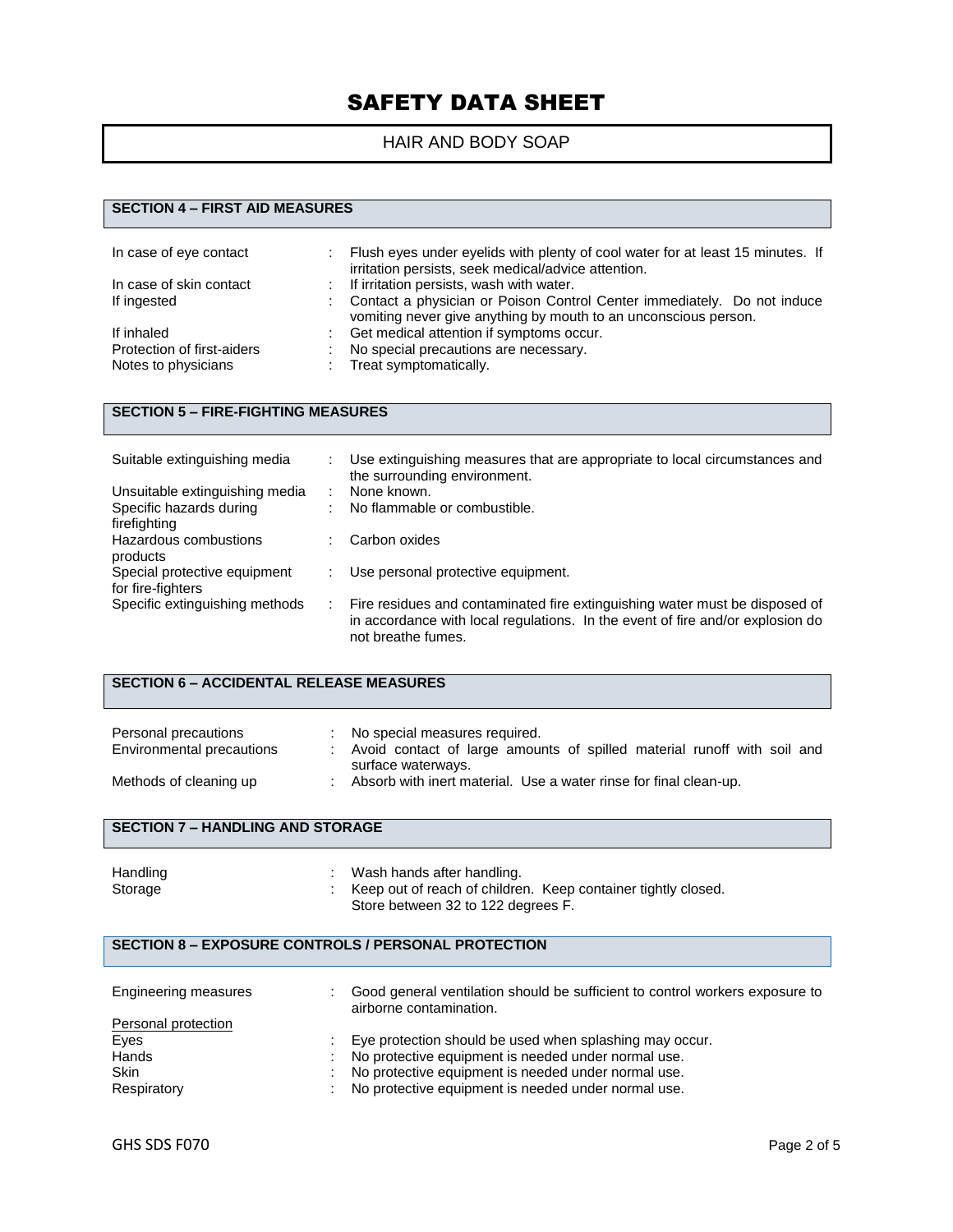# HAIR AND BODY SOAP

### **SECTION 9 – PHYSICAL AND CHEMICAL PROPERTIES**

Appearance: Viscous blue liquid<br>
Odor: Aloe Vera fragrance<br>
Vapor pressure: N/A Odor: Aloe Vera fragrance<br>
Odor Threshold: No data available<br>
Vapor density: N/A Odor Threshold: No data available<br>ph: 6.3 typical ph: 6.3 typical ph: 6.3 typical consider the Relative density: No data available.<br>
Melting point/freezing point: N/A Solubility (ies): No data available. Melting point/freezing point: N/A Solubility (ies): No data available.<br>
Initial boiling and boiling range: N/A Partition coefficient: n-octanol/wate Flash point: N/A<br>
Evaporation rate: <1 Channel Autor: Necomposition temperature: N<br>
Decomposition temperature: Necomposition temperature: Necomposition temperature: Necomposition temperature: N Flammability (solid, gas): No data available

Initial boiling and boiling range: N/A Partition coefficient: n-octanol/water: No data available.<br>Flash point: N/A Ruto ignition temperature: N/A Decomposition temperature: No data available.<br>Viscosity: 2,500 CPS @ 77 F or 25 C

### **SECTION 10 – STABILITY AND REACTIVITY**

| Stability                | The product is stable under normal conditions.                 |
|--------------------------|----------------------------------------------------------------|
| Possibility of hazardous | No dangerous reaction is known under conditions of normal use. |
| reactions                |                                                                |
| Conditions to avoid      | None known.                                                    |
| Incompatible materials   | None known.                                                    |
| Hazardous decomposition  | : Carbon oxides                                                |
| products                 |                                                                |
|                          |                                                                |

## **SECTION 11 – TOXICOLOGICAL INFORMATION**

| Information on likely routines of | : Inhalation, eye contact, skin contact. |
|-----------------------------------|------------------------------------------|
| exposure                          |                                          |

#### **Potential Health Effects**

| Eves             | : Cause of irritation.                                        |
|------------------|---------------------------------------------------------------|
| <b>Skin</b>      | : Health injuries are not known or expected under normal use. |
| Ingestion        | : Health injuries are not known or expected under normal use. |
| Inhalation       | : Health injuries are not known or expected under normal use. |
| Chronic exposure | : Health injuries are not known or expected under normal use. |

#### **Experience with Human Exposure**

| Eye contact  | : Redness. irritation.           |
|--------------|----------------------------------|
| Skin contact | : No symptoms known or expected. |
| Ingestion    | : No symptoms known or expected. |
| Inhalation   | : No symptoms known or expected. |
|              |                                  |

**Toxicity**

| Acute oral toxicity       | Acute toxicity estimate: >5,000 mg/kg |
|---------------------------|---------------------------------------|
| Acute inhalation toxicity | No data available                     |
| Acute dermal toxicity     | Acute toxicity estimate: >5,000 mg/kg |
| Skin corrosion/irritation | No data available                     |
| Serious eye damage/eye    | Mild eye irritation.                  |
| irritation                |                                       |
| Respiratory or skin       | No data available.                    |
| sensitization             |                                       |
|                           |                                       |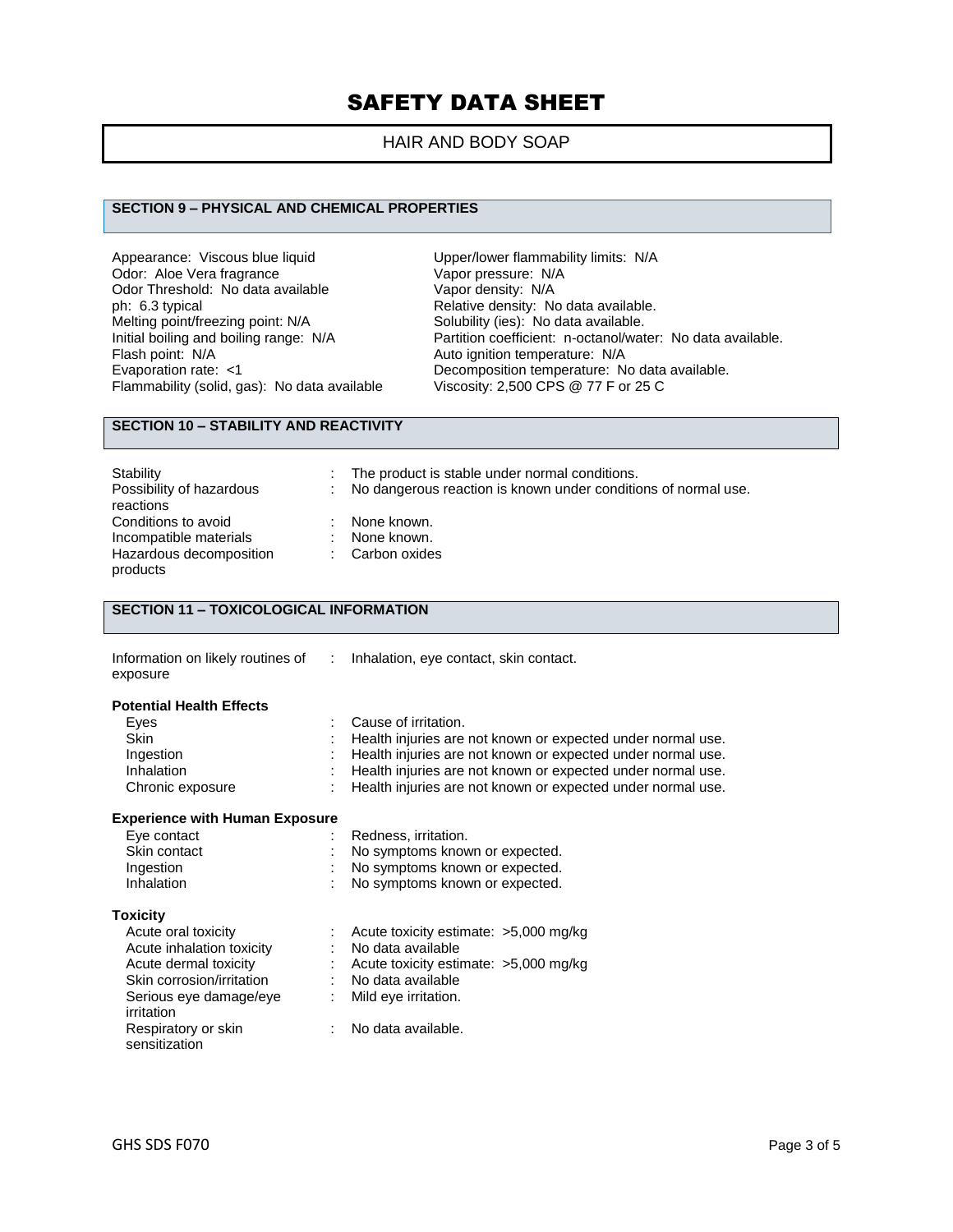# HAIR AND BODY SOAP

| Carcinogenicity<br><b>IARC</b>              | No component of this product present at levels greater than or equal to 0.1%<br>is identified as a probable, possible or confirmed human carcinogen by<br>IARC.                                                                                                                                      |  |  |  |  |  |
|---------------------------------------------|------------------------------------------------------------------------------------------------------------------------------------------------------------------------------------------------------------------------------------------------------------------------------------------------------|--|--|--|--|--|
| <b>OSHA</b>                                 | No ingredient of this product presents at levels greater than or equal to 0.1%<br>is identified as a carcinogen or potential carcinogen by OSHA.                                                                                                                                                     |  |  |  |  |  |
| <b>NTP</b>                                  | No ingredient of this product present at levels greater than or equal to 0.1%<br>is identified as a known or anticipated carcinogen by NTP.                                                                                                                                                          |  |  |  |  |  |
| <b>SECTION 12 - ECOLOGICAL INFORMATION</b>  |                                                                                                                                                                                                                                                                                                      |  |  |  |  |  |
| <b>Ecological Tests</b>                     | Data is not available.                                                                                                                                                                                                                                                                               |  |  |  |  |  |
| Environmental Impact                        | The product ingredients are expected to be safe for the environment at the<br>concentrations predicted under normal use and accidental spill scenarios.<br>Packaging components are compatible with the conventional solid waste<br>management practices.                                            |  |  |  |  |  |
| <b>SECTION 13 - DISPOSAL CONSIDERATIONS</b> |                                                                                                                                                                                                                                                                                                      |  |  |  |  |  |
| Disposal methods                            | The product should not be allowed to enter drains, water courses or the soil.<br>When possible recycling is preferred to disposal or incineration. If recycling<br>is not practicable, dispose of in compliance with local regulations. Dispose<br>of wastes in an approved waste disposal facility. |  |  |  |  |  |
| Disposal considerations                     | Dispose of as unused product. Empty containers should be taken to an<br>approved waste handling site for recycling or disposal. Do not reuse empty<br>containers.                                                                                                                                    |  |  |  |  |  |

# **SECTION 14 – TRANSPORT INFORMATION**

Certain shipping modes or package sizes may have exceptions from the transport regulations. The classification provided may not reflect those exceptions and may not apply to all shipping modes or package sizes. The shipper / consignor / sender are responsible to ensure that the packaging, labeling, and markings are in compliance with the selected mode of transport.

| <b>Shipment</b> | <b>Identification Number</b> | <b>Proper Shipping Name</b> | <b>Hazardous</b><br><b>Classification</b> | <b>Packaging Group</b> |
|-----------------|------------------------------|-----------------------------|-------------------------------------------|------------------------|
| US DOT          | Not dangerous goods          | N/A                         | N/A                                       | None                   |
| IATA (Air)      | Not dangerous goods          | N/A                         | N/A                                       | None                   |
| IMDG (Vessel)   | Not dangerous goods          | N/A                         | N/A                                       | None                   |